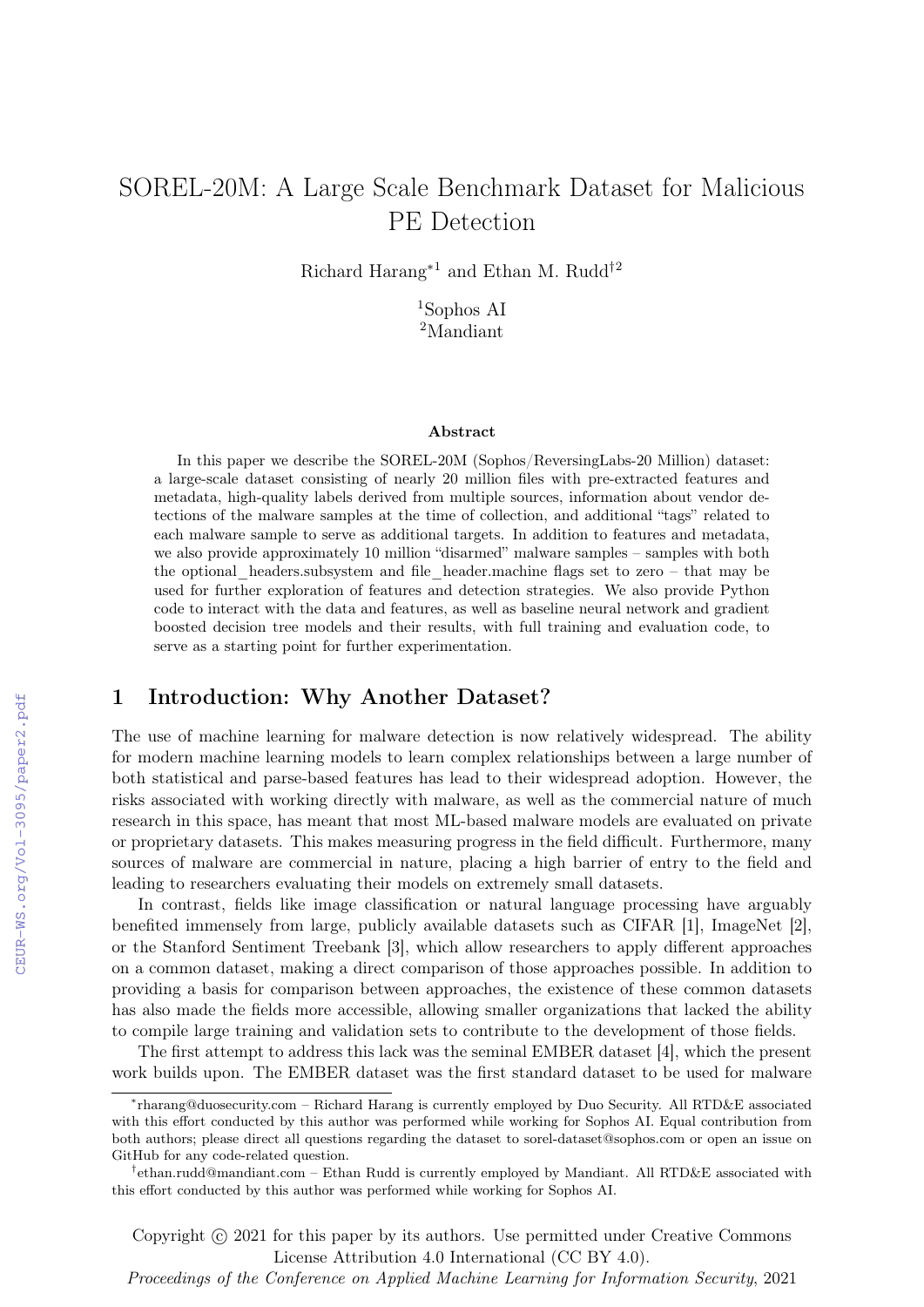detection, however it had some shortcomings that limited its utility as a malware benchmark set. First, EMBER was of limited size, containing 900,000 training samples and 200,000 test samples, while commercial malware models are trained on tens to hundreds of millions of samples. In addition to the training size being too small to compare to commercial scale, the small validation size makes evaluation of model performance at lower false positive rates (1 in 1000 or below) difficult due to variance issues. Perhaps due to the relatively small size of the dataset, performance of classifiers on EMBER is nearly saturated, with a baseline classifier capable of obtaining an AUC of over 0.999 [4]. In addition, the EMBER dataset provided only preextracted features, making further research in such topic as improvements in feature extraction or realizable adversarial sample generation difficult. Finally, EMBER provides only a single binary label based on a simple 'thresholding' rule.

In the hopes of being a valuable benchmark set for malware detection, SOREL-20M attempts to address these issues in whole or in part. We address the issue of training size by providing an order of magnitude more samples for analysis. Internally, we have found that while performance continues to improve with larger datasets, validation sizes on the order of 3 to 4 million examples are sufficient to establish a stable rank order between models as well as to assess performance at lower false positive rates. If our recommended time splits [5] are used to establish training, validation, and test sets, we obtain 12,699,013 training samples, 2,495,822 validation samples, and 4,195,042 test samples, respectively. This is sufficient to ensure that comparisons of different models, architectures, and features can establish relative performance; particularly if care is taken to examine model variance at the same time using multiple random initializations of the model.

We partially address the issue of feature exploration by providing (disarmed) binary samples for the malware only. In all, we provide 9,919,251 binary samples of malware (7,596,407 training samples, 962,222 validation samples, and 1,360,622 test samples), which have been 'disarmed' by setting both the optional\_headers.subsystem and file\_header.machine flags to 0 in order to prevent execution. We have also provided complete PE metadata as obtained via the Python *pefile* [6] module using the dump  $\text{dict}()$  method. While this does hinder direct comparisons of models, comparisons of the distribution of scores on the malware set using researcher-provided feature extraction code does still allow for comparison of detection rates at different thresholds.

Simiarly to EMBER, we have established baseline models on SOREL-20M using both Light-GBM [7] and a PyTorch [8] based feed-forward neural network (FFNN) model. While performance is high for both models, there remains significant room for improvement, particularly at the lower false positive rates (which the large size of the SOREL-20M corpus now allows us to evaluate with confidence). We anticipate that this will make SOREL-20M more useful as a method of comparing malware detection approaches to each other. Finally, we provide a number of additional targets for the model that describe behaviors inferred from vendor labels (as described in [9]) which we also provide benchmarks for using a multi-target model as described in [10].

In the following sections, we describe the corpus statistics and structure of the data and how it may be accessed. We then describe the baseline models we have trained on the data, as well as the layout of the associated GitHub repository.

### 2 Dataset description

The complete dataset consists of the following items:

- The 9,919,251 original (disarmed) malware samples; available via S3 at  $s3$ ://sorel-20m/09-DEC-2020/binaries/ compressed via the python zlib.compress function
- A SQLite3 and two LMDB databases, available via S3 at s3://sorel-20m/09-DEC-2020/processeddata/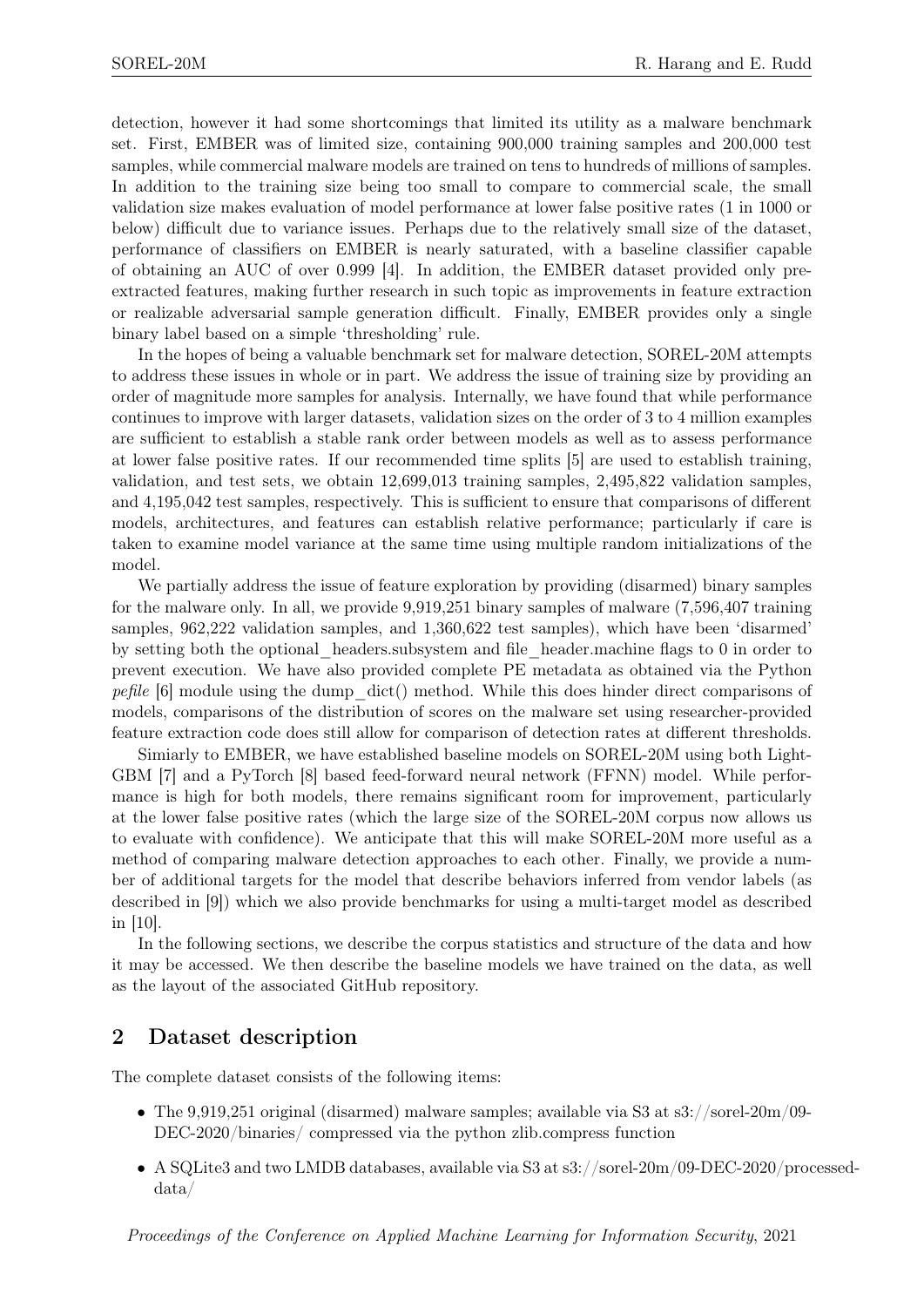|                | <b>Malicious</b> | Benign  |
|----------------|------------------|---------|
| Training set   | 7596407          | 5102606 |
| Validation set | 962222           | 1533579 |
| Test set       | 1360622          | 2834441 |





Figure 1: The distribution of behavioral tags in the training set.

- The SQLite3 "meta.db" database contains malware labels, tags, detection counts, and first/last seen times
- The "ember\_features" LMDB database contains EMBER features (extracted with version 2 of the features)
- the "pe\_metadata" LMDB database contains the PE metadata extracted via the pefile module, as described above
- Pre-trained baseline models and results, available via S3 at  $s3$ ://sorel-20m/09-DEC-2020/baselines/

We also provide Python code at https://github.com/sophos-ai/SOREL-20M (see section 4) that will interact with the SQLite and LMDB combination databases that are provided, and can be used to train the baseline models that we provide.

All samples are identified by sha256; in the case of the disarmed malware samples, we use the sha256 of the original, unmodified file, and not the sha256 of the disarmed file. The sha256 serves as the primary key for the SQLite database, and the key for the two LMDB databases. LMDB entries are stored as arrays or dictionaries (for EMBER feature vectors or PE metadata, respectively) that are then serialized with msgpack and compressed with zlib.

The data was collected from January 1, 2017 to April 10, 2019. We suggest time-splits of the data – based upon the first-seen time in RL telemetry – as follows: training data from the beginning of collection until November 29, 2018; validation data from then until January 12, 2019; and testing data from January 12, 2019 through the end of the data. Using those time splits, the breakdown of malicious and benign samples in the training, validation, and testing sets is given in table 2.

The corpus statistics for the behavioral tags are give in figures 1, 2, and 3.

### 3 Baseline Models

We provide two baseline models; a Pytorch feed-forward neural network (FFNN) model, and a LightGBM gradient-boosted decision tree model. Both models are trained on the EMBER-v2 features available in the LMDB described in section 2, and trained using code from the GitHub respository described in section 4 using random seeds of 1, 2, 3, 4, and 5, respectively.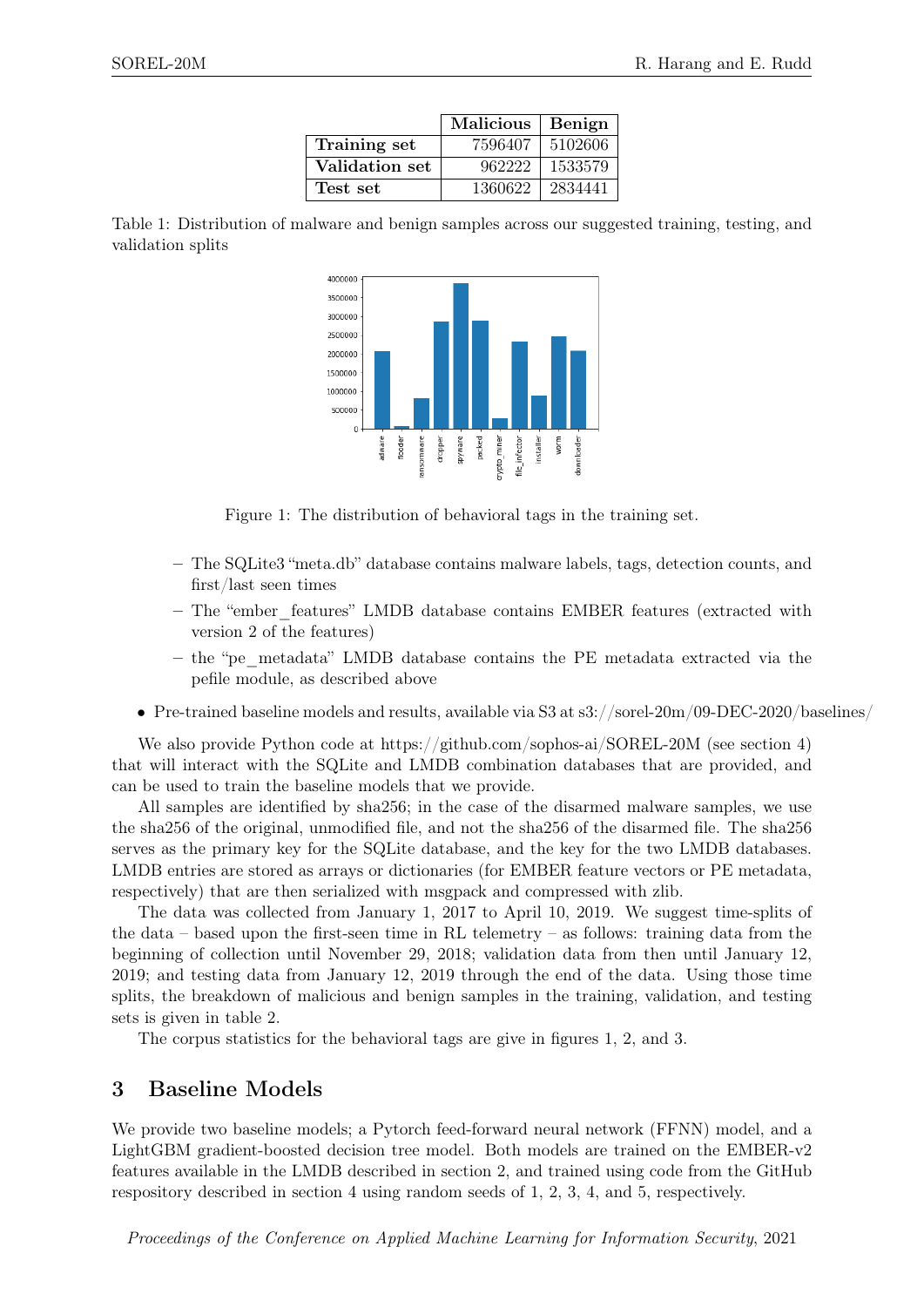

Figure 2: The distribution of behavioral tags in the recommended validation set.



Figure 3: The distribution of behavioral tags in the recommended test set.

The FFNN model is a simplified version of the model from [10] consisting of three 'blocks' followed by one or more output 'heads'. A block consists of a Linear layer, LayerNorm, ELU activation, and Dropout. The output heads consist of additional linear and activation layers to produce outputs for tags, counts, and malware classification. See the file 'nets.py' in the github repository for full details.

The LightGBM model is trained with 500 iterations, unbounded maximum depth but a maximum of 64 leaves, with a bagging fraction of 0.9, a feature subselection both at a tree level and at a node level of 0.9, and an early stopping rounds count of 10 (see 'lightgbm\_config.json' in the GitHub repositiory for all parameters). The helper script 'build\_numpy\_arrays\_for\_lightgbm.py' may be used to unload our LMDB features into numpy arrays suitable for training the Light-GBM model, however this requires both significant disk space to hold the files (approximately 175GB in total) and a similar amount of RAM during training of the LightGBM model; we used an AWS m5.24xlarge instance for both tasks.

ROC plots for the models are given in figures 4 (FFNN ROC for malware output), 5 (Light-GBM ROC), and 6 (individual per-tag ROCs for the tags in the FFNN model). Note that the ROC for the malware output and tags in the FFNN model are obtained from the same mode trained using the tags in a multi-target learning setting [11], which we have observed to improve the overall performance of the malware output (see [10]). As multi-target learning is not implemented in LightGBM it is trained on the single malware task, which may be in part why the performance is lower.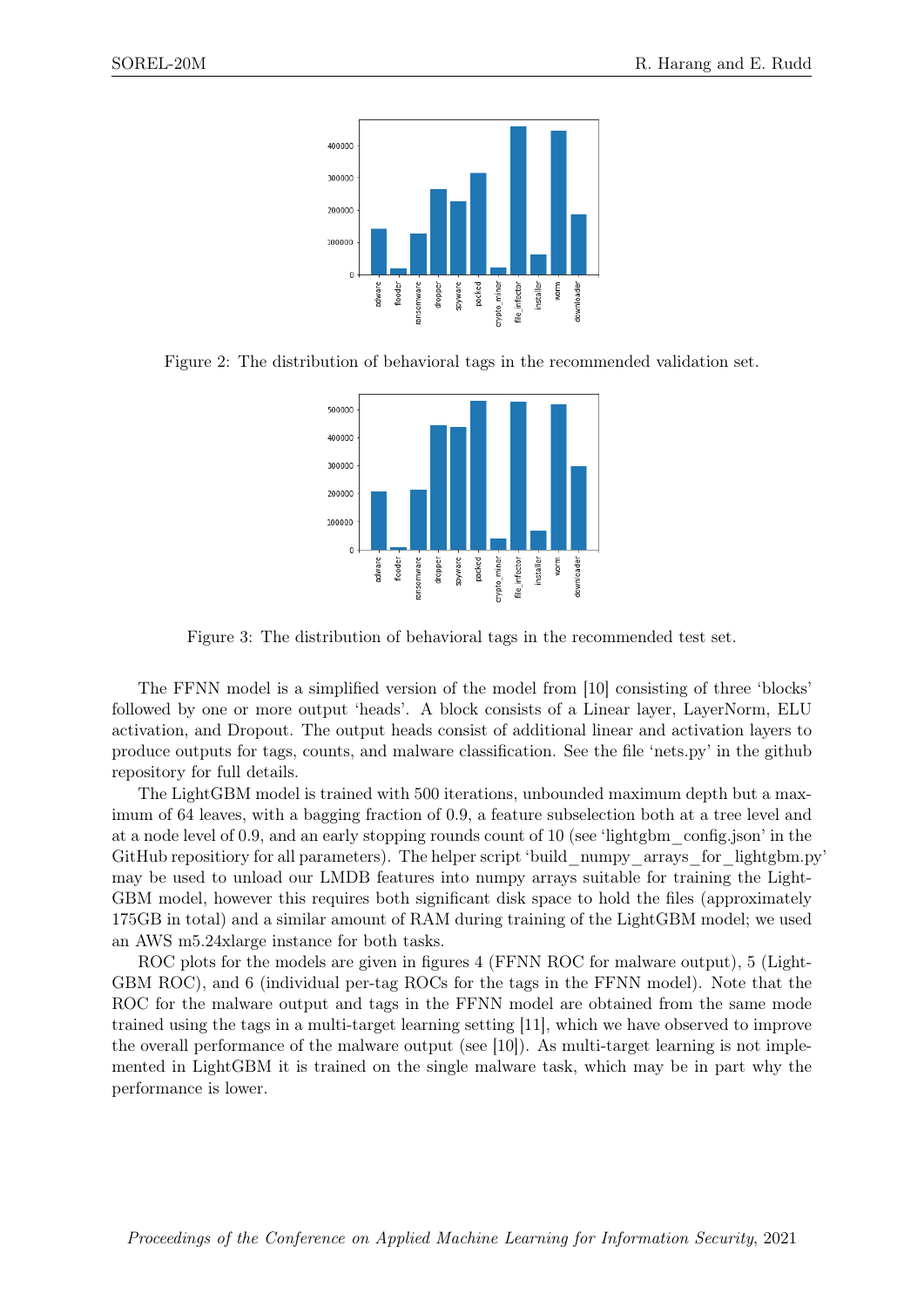

Figure 4: ROC for FFNN with statistics aggregated over five trials; mean shown as black line; dark region indicates plus/minus one standard deviation; light region indicates min/max.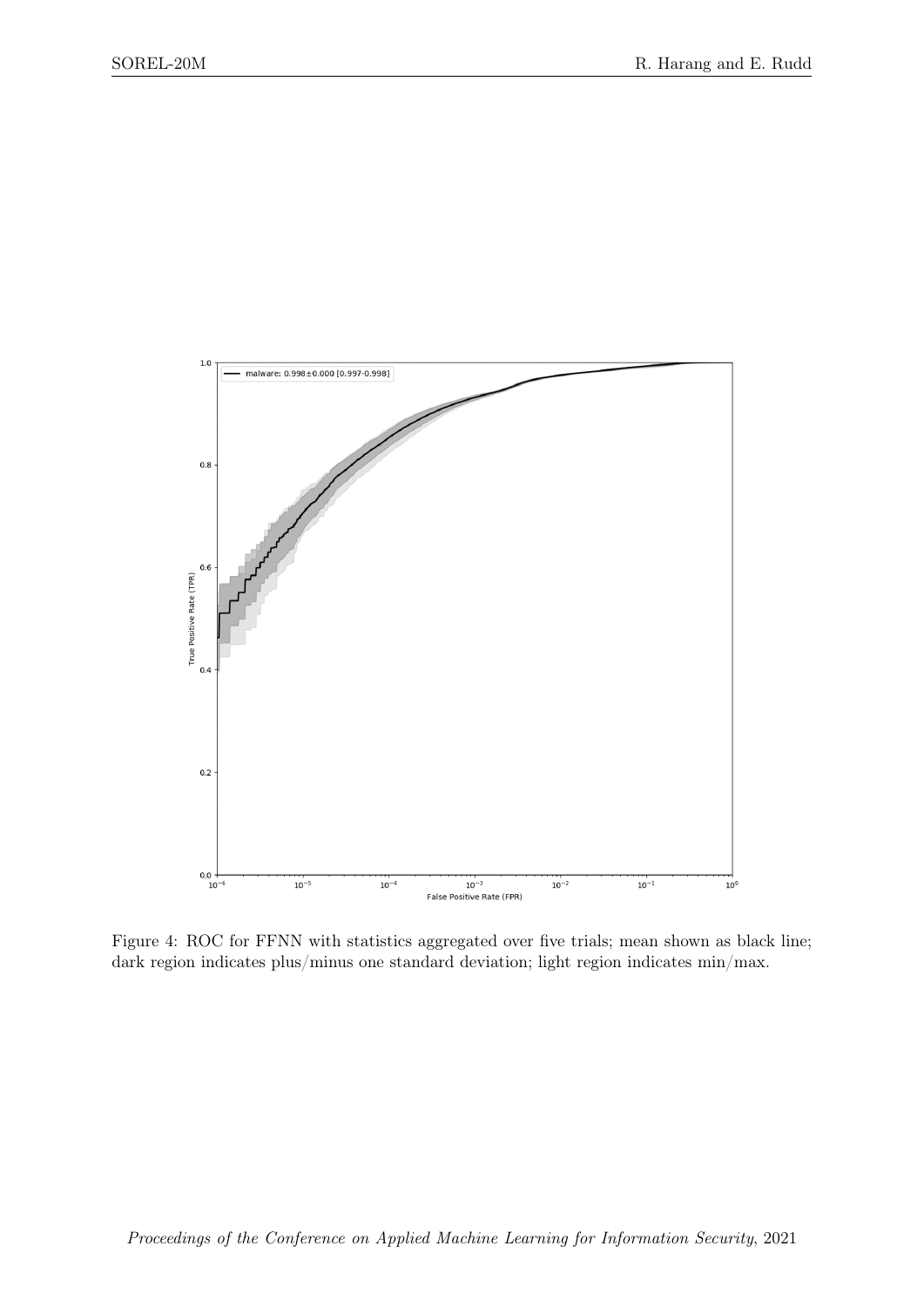

Figure 5: ROC for LightGBM GBDT with statistics aggregated over five trials; mean shown as black line; dark region indicates plus/minus one standard deviation; light region indicates min/max.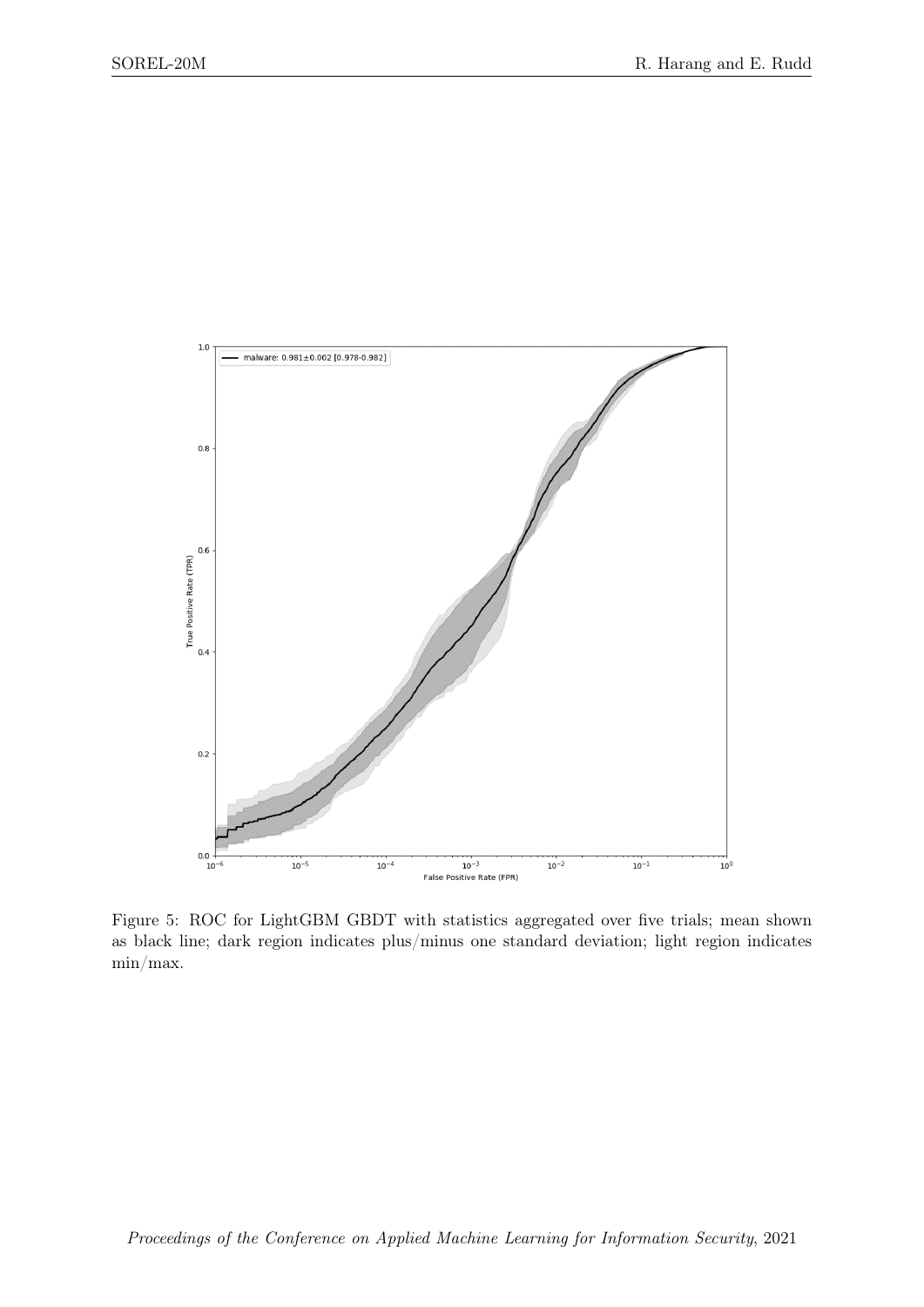

Figure 6: ROC for various tag predictions using the FFNN model with predict\_tags set to 'True'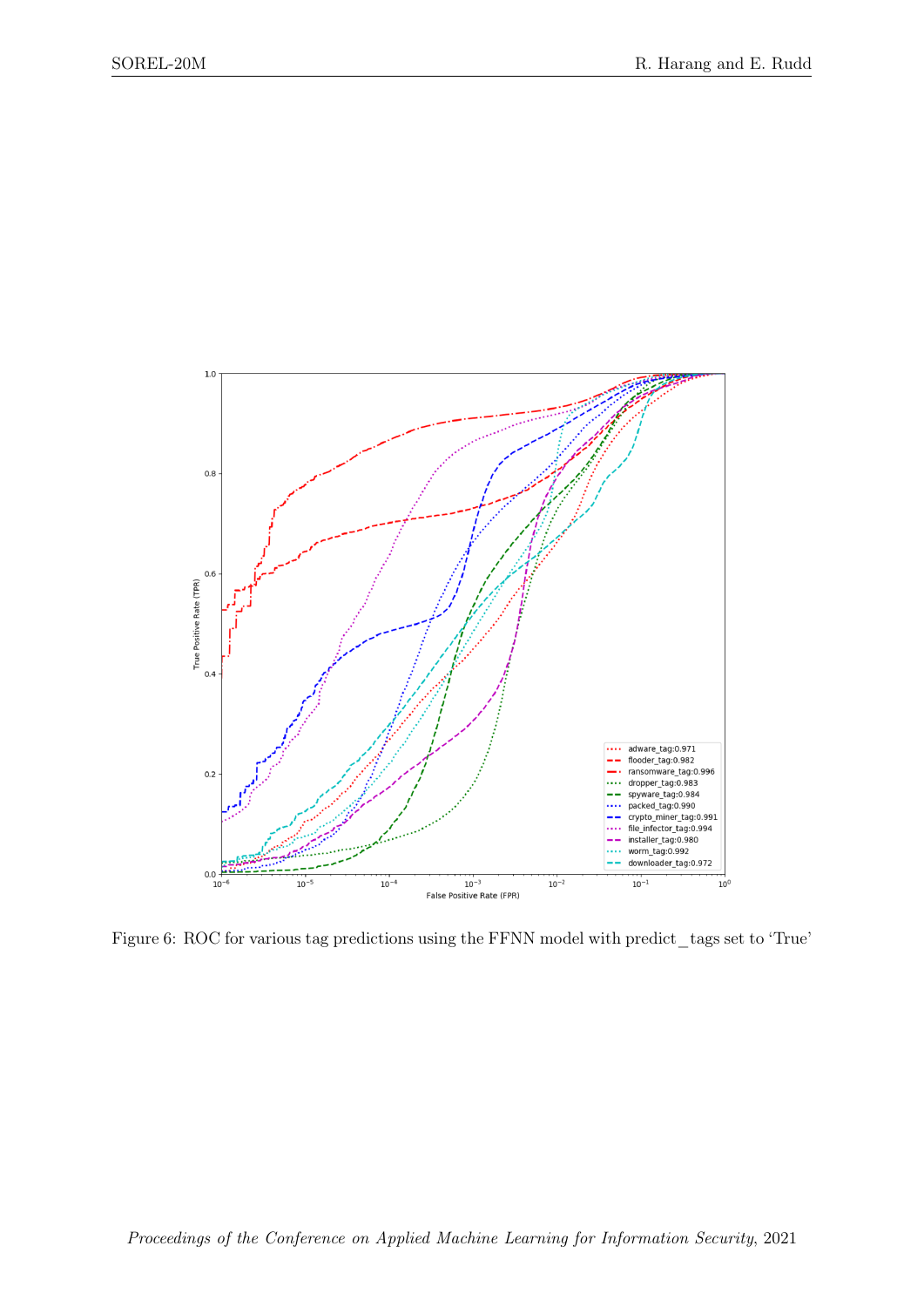## 4 GitHub Repository

The GitHub repository containing supporting code may be accessed at https://github.com/sophosai/SoReL-20M and is licensed under Apache 2.0 license. It contains the code which was used to train the provided baseline models, code which may be used to interact with the databases containing pre-extracted features and metadata, and supporting files including an Anaconda [12] compatible YaML file describing a minimal environment for building the models and a list of sha256 values for which EMBER-v2 features could not be extracted to accelerate dataset load times.

Complete details on initializing the environment and training the models are provided in the README file in the repository, via the '–help' option in the various scripts, and function docstrings. Briefly; the 'train.py' and 'evaluate.py' files train and evaluate the models, respectively. The 'plot.py' command takes in a JSON file denoting which runs to plot (an example is provided in the S3 bucket with the pretrained model weights) and outputs plots of the form shown in section 3. The pytorch FFNN model is specified in 'nets.py' and the LightGBM model is specified in the file 'lightgbm\_config.json'.

The 'dataset.py' and 'generators.py' functions are of most interest to those who wish to use other frameworks to train a model. The Dataset class in 'dataset.py' subclasses the PyTorch Dataset class to link the SQLite3 meta.db file to the feature LMDBs. The GeneratorFactory class in 'generators.py' provides an interface to load a dataset.Dataset instance and wrap it in a PyTorch DataLoader in preparation for training. Finally, as noted in section 3, the file 'build\_numpy\_arrays\_for\_lightgbm.py' is a command-line utility to iterate over a generator and write it to a Numpy [13] .npz file which may then be used to train a LightGBM model.

## 5 Conclusion

We have presented SOREL-20M dataset, which includes:

- nearly 10 million disarmed but otherwise complete malware files<sup>1</sup>
- extracted features and metadata for 20 million malicious and benign portable executable files
- extensive metadata including behavior-like tags, number of detections, and high-quality internally developed and validated malware/benignware labels for all 20 million files
- a set of 10 pre-trained models to serve as a baseline
- complete source code required to reproduce our results and explore further developments using the data

To our knowledge this is both the largest malware benchmark training set that has been released to date, as well as the first to contain a reference set of malware observed "in the wild" comparatively recently. This dataset allows for "fair" comparisons between different models using sufficient data to allow good comparisons at relevant false positive rates, as well as evaluation of performance scores on a reference set of malware using novel and arbitrary researcher-developed features.

Sophos and ReversingLabs are proud to offer this dataset in hopes it will further stimulate the development of the field.

<sup>&</sup>lt;sup>1</sup>Benign files are excluded due to potential intellectual property concerns.